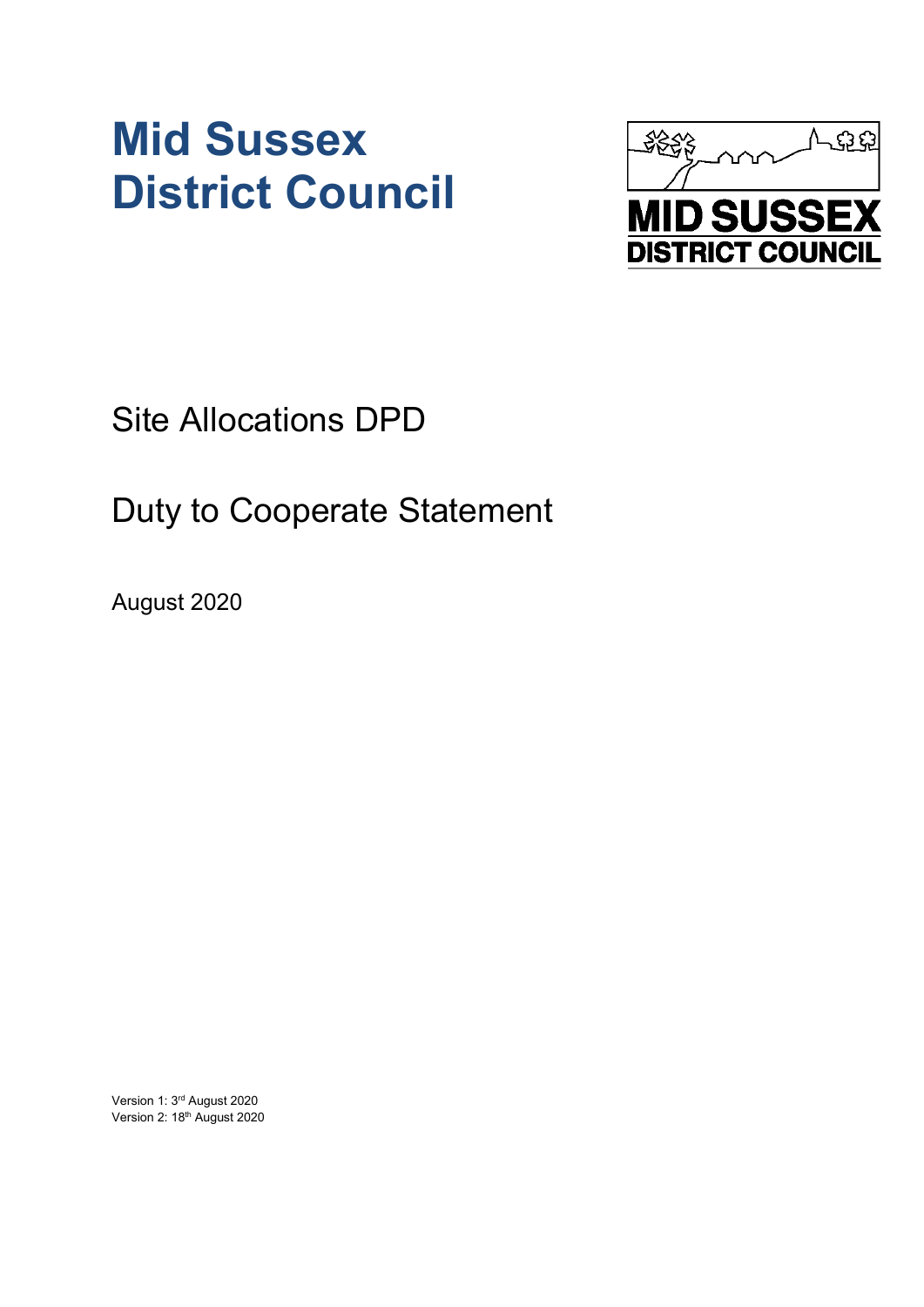## **Contents**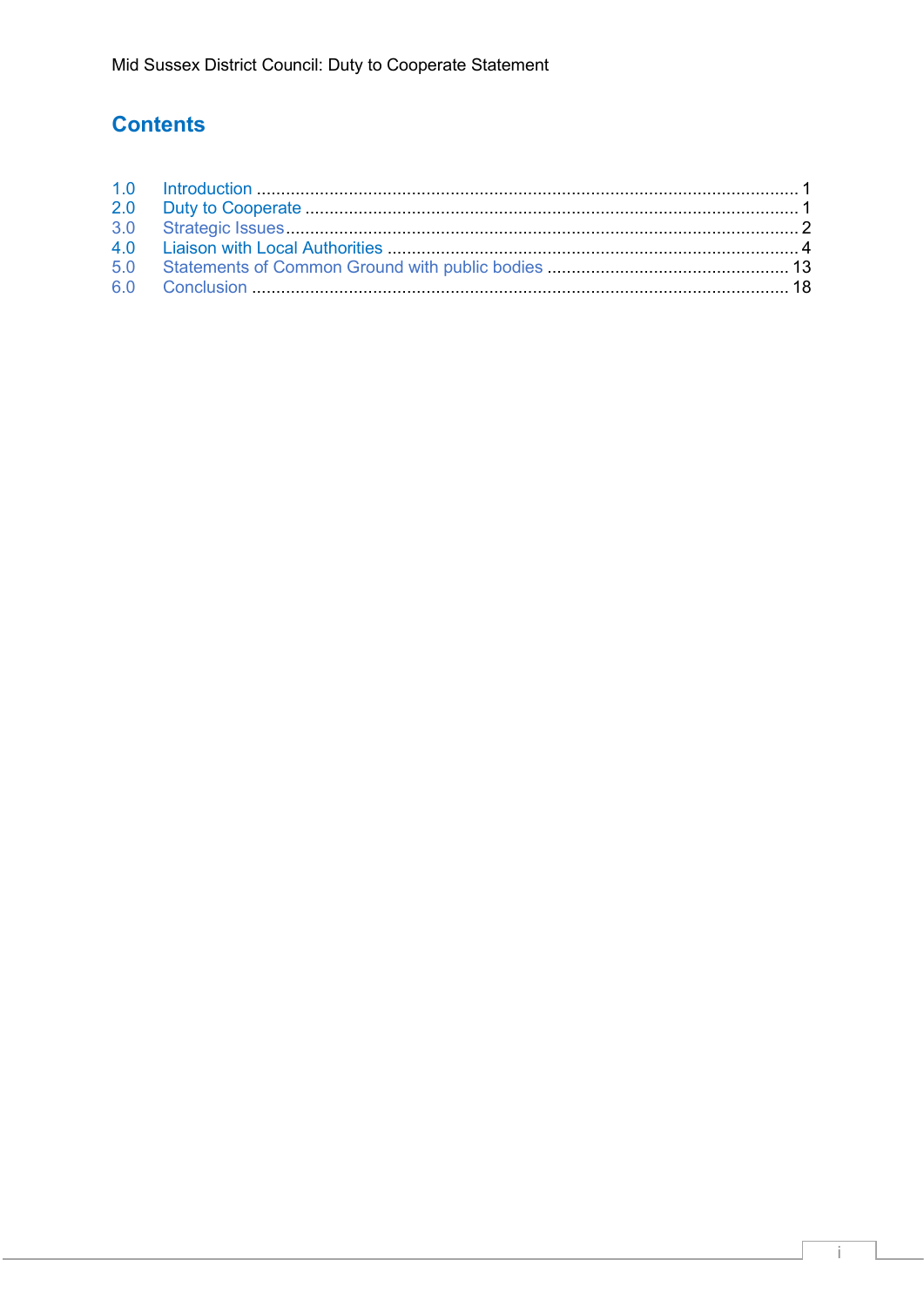## **1.0 Introduction**

- 1.1 The document provides an update to the Duty to Cooperate Statement (August [2016\)](https://www.midsussex.gov.uk/planning-building/development-plan-documents/site-allocations-dpd-evidence-library/) that was prepared to support the Mid Sussex District Plan (March 2018). It explains the work that has been undertaken by Mid Sussex District Council during the preparation of the Site Allocations Development Plan Document to ensure that it has meant its duties under the 'Duty to Cooperate'. The Site Allocations Document is a 'daughter' document of the District Plan and seeks to ensure that the District Plan Housing and Employment requirements are delivered in full during the Plan period. The DPD also includes five strategic policies that support the delivery of sustainable development in the District.
- 1.2 The Strategic issues have been established through the Memorandums of Understanding and Statements of Common Ground that were prepared to support the District Plan. The MoU's and SoCG prepared for the Site Allocations Document form an update to the agreement's previously signed and focus on the issues arising from the allocation of sites and the additional strategic policies, where appropriate.

## **2.0 Duty to Cooperate**

- 2.1 The Duty is a legal requirement throughout the Plan preparation process that requires local planning authorities to engage with other relevant authorities and bodies, constructively, actively and on an ongoing basis for strategic planning matters. The National Planning Policy Framework (February 2019) states that Local planning authorities are under a duty to cooperate with each other, and with other prescribed bodies, on strategic matters that cross administrative boundaries.
- 2.2 To support the preparation of Mid Sussex District Plan a Duty to Cooperate Framework was published in 2015 (Appendix 1: [Duty to Cooperate Statement](https://www.midsussex.gov.uk/planning-building/development-plan-documents/site-allocations-dpd-evidence-library/)  [\(August 2016\).](https://www.midsussex.gov.uk/planning-building/development-plan-documents/site-allocations-dpd-evidence-library/) The purpose of the Framework was to establish a robust and transparent process to enable cooperation with the relevant local authorities and organisations to be demonstrated. It identifies the cross boundary strategic priorities between the local authorities and provided details of the numerous subregional structure and groupings that Mid Sussex District Council were part of.
- 2.3 The Duty to Cooperate Statement (August 2016) set out the engagement that had taken place with relevant local authorities and organisations during the preparation of the Mid Sussex District Plan. The Statement included Statements of Common Ground and Memorandums of Understanding that had been agreed between the relevant parties. Through this evidence that Council was able to demonstrate that it had engaged constructively, actively and on an ongoing basis in the preparation of the District Plan, and that the Duty to Cooperate had been met.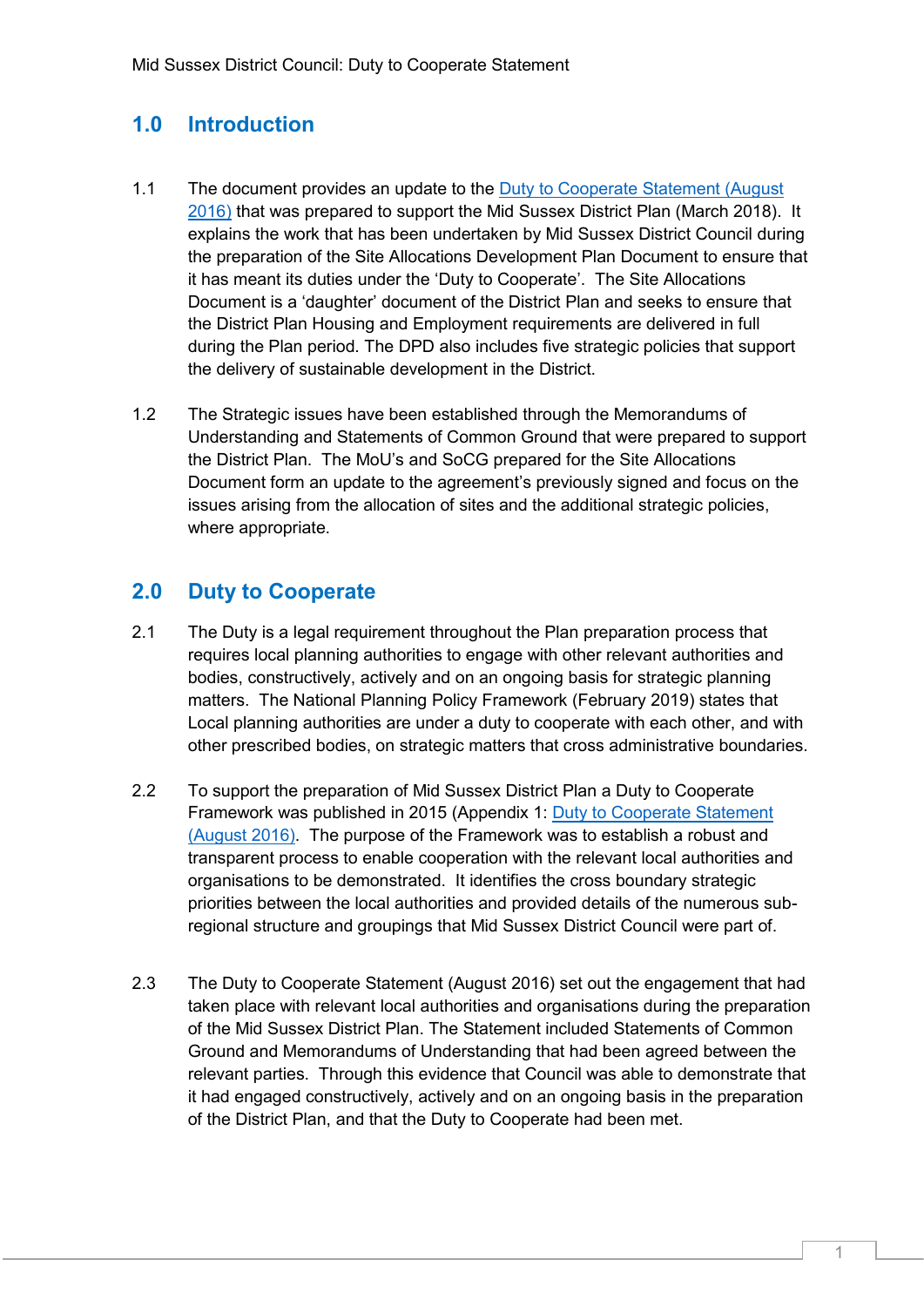- 2.4 The Site Allocations DPD is a 'daughter document' of the District Plan. The District Plan provides the development strategy for amount and general location of the housing and employment allocations. The intention of the Council to prepare a Site Allocations Document is set out in Policy DP4 Housing of the District Plan. The Site Allocations Documents allocates sufficient land to ensure that the housing and employment requirements of the District Plan are met in full during the Plan period. Therefore, the scope of the Site Allocation Document is much more limited than that of the District Plan, so in turn, the matters which are subject to the Duty to Cooperate statement are more limited.
- 2.5 The cross boundary matters and discussions with organisations during the preparation of the Site Allocations Documents have been on the basis that the strategic issues and matters relating to District Plan strategy have been previously agreed, as evidenced through the District Plan Duty to Cooperate statement. It is on this basis that the Duty to Cooperate responsibilities have been addressed with discussion focusing primarily on-site specific issues and matters.

## **3.0 Strategic Issues**

3.1 During the preparation of the District Plan a number of strategic issues that had the potential to have cross boundary implications were identified. The strategic issues were set out in the Duty to Cooperate Framework (September 2015). The implications of the strategic issues for the Site Allocations document are set below:

#### Housing Need

The District Plan sets out the housing requirement for Mid Sussex and provides the spatial strategy for the housing allocations. The Site Allocations Document will allocate sufficient housing land to ensure that the identified housing requirement can be met in full. The Site Allocations Document does not have a remit to re-visit the issue of housing need and therefore it is not a strategic matter for this document.

#### Jobs and Employment

The District Plan sets out the employment requirement for Mid Sussex and provides the spatial strategy for the employment allocations, including the identification of a broad location from the provision of a Science and Technology Park. The Site Allocations Document will allocate sufficient employment land to meet the District Plan requirements and allocates a specific site for the science park. Therefore, jobs and employment need are not considered to be a strategic matter for this document.

#### Infrastructure (including transport)

It is important that all allocations in the Site Allocations Document are supported by the necessary infrastructure. The Council has liaised with infrastructure providers and public bodies to ensure infrastructure requirements are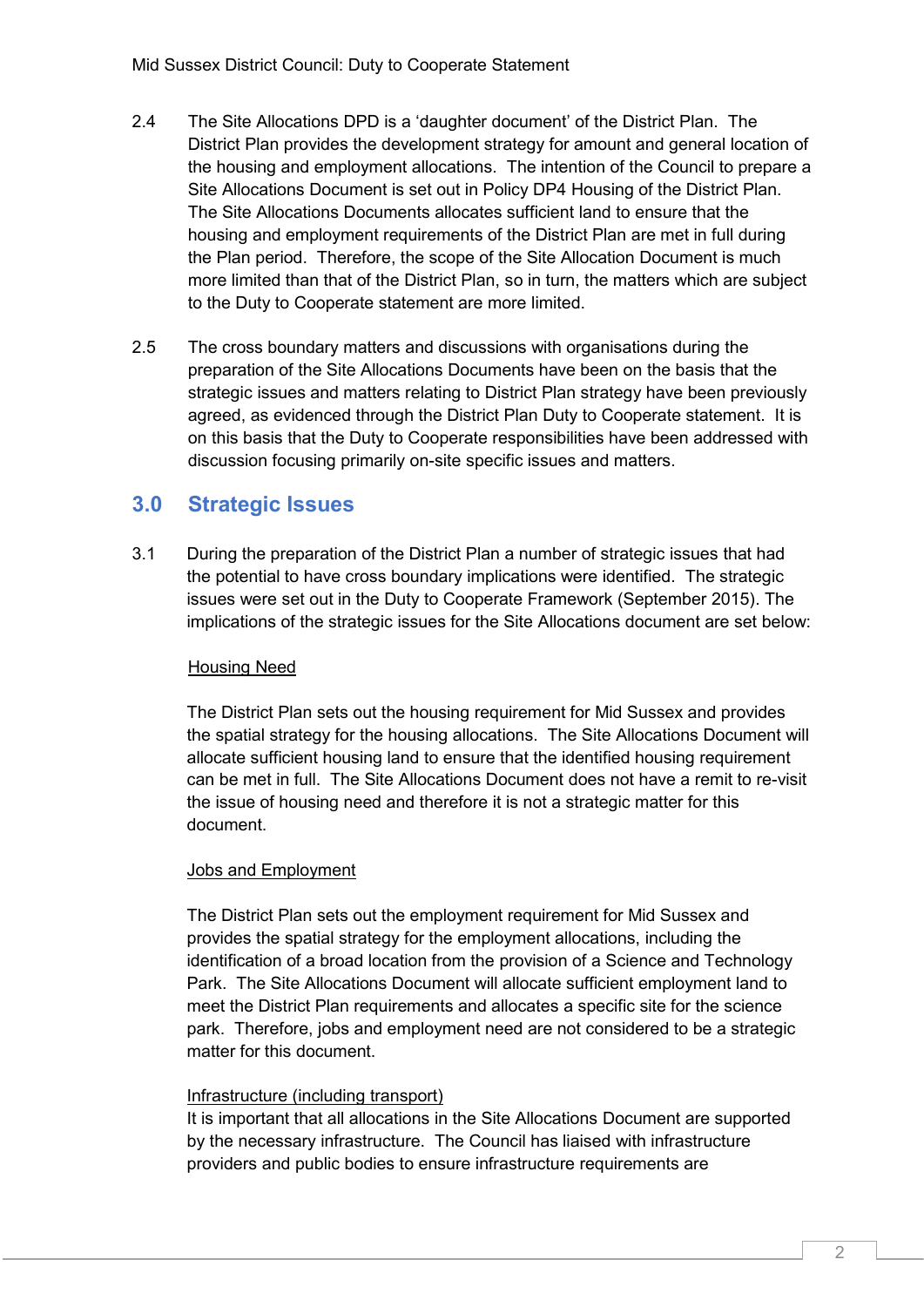appropriately planned for. These requirements are reflected in both the Infrastructure Delivery Plan and the site-specific policies.

A transport study has been undertaken to assess the impact of the Site Allocations Document on the highway network. The findings of this report have been shared with the relevant local authorities and public bodies.

The Site Allocations Document also includes three strategic policies that support the delivery of transport infrastructure and sustainable transport network. These policies safeguard land to support the delivery of a number of transport schemes, support the expansion and upgrade of Wivelsfield Railway Station and safeguard land to support the delivery of the Burgess Hill/ Haywards Heath multifunctional network.

Ashdown Forest Special Protection Area and Special Area of Conservation This is a strategic issue for the Site Allocations Document. A Habitat Regulation Assessment has been carried out on the Site Allocations Document. The findings of this report have been shared with the relevant local authorities and public bodies.

#### High Weald Area of Outstanding Natural Beauty (AONB)

The Site Allocations Document will allocate sites in the AONB in accordance with the District. Natural England and the High Weald AONB unit have been involved in the preparation of this Plan and informed the methodology for the site selection process. The High Weald AONB have provided comments on all potential sites within the AONB. The feedback received has been reflected in the shortlist of sites that have been selected for allocation within the Site Allocation Document

#### Impact on South Downs National Park

The Site Allocations Document includes sites which are close to the boundary of the South Downs National Park. The representatives from the South Down National Park authority have been involved in the site selection process and provided advice to officers.

#### Gypsy and Traveller Accommodation

The Site Allocations Document is not allocating sites to meet the Gypsy and Traveller need. The District Plan policy DP33: Gypsies, Travellers and Travelling Showpeople sets out how the need will be met, including through a Traveller Site Allocations Development Plan Document, should this be required. Therefore, this is not a strategic matter for the Site Allocations Document.

#### Housing Development at neighbouring settlements

The Site Allocations Document includes sites that are close to the administrative boundary of the District. Therefore, there is the potential for some sites to impact on neighbouring settlements, particularly in relation to highways matters. This will be considered on a site by site basis and therefore has the potential to be a strategic issue.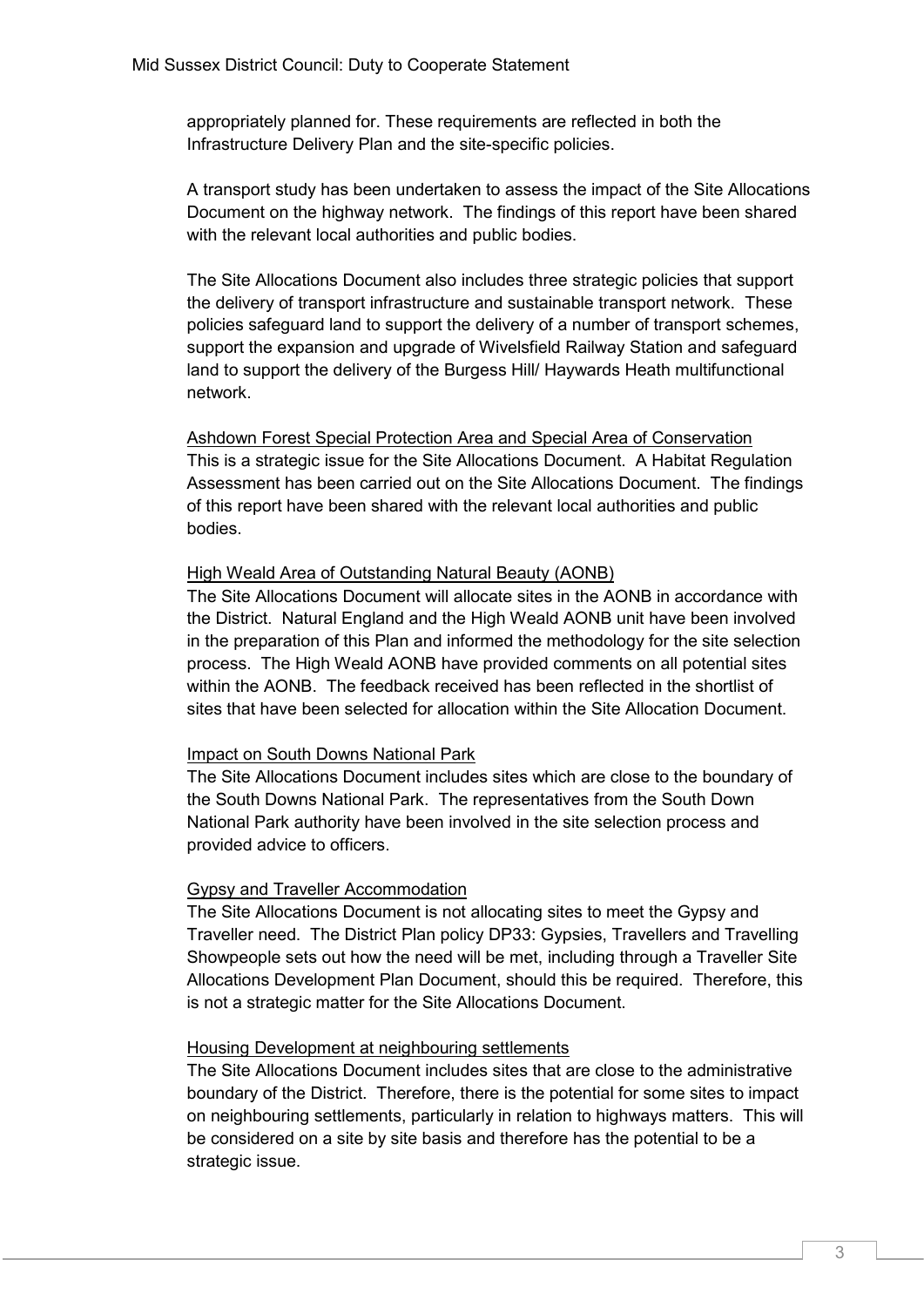Burgess Hill Strategic allocation

The Site Allocations Document is unrelated to the strategic allocation at Burgess Hill, therefore not a strategic issue for this Plan.

#### Minerals and Waste

There are no strategic issues, in relation to minerals and waste that have been identified in the Site Allocation Document.

### **4.0 Liaison with Local Authorities**

- 4.1 Neighbouring Local Authorities have been involved during the preparation of the Site Allocations Document. This engagement commenced with the development of the methodology for preparing the Strategic Housing and Employment Land Availability Assessment and the Site Selection Methodology. Neighbouring Local Authorities were invited to make comments on the proposed methodologies and feedback received was taken into account. A summary of comments received, and actions taken were reported to [Scrutiny Committee for Housing and Planning](http://midsussex.moderngov.co.uk/Data/Scrutiny%20Committee%20for%20Community,%20Housing%20and%20Planning/201801171900/Agenda/1Mk6biNpI3xECKN70MdJghkGgmtZsw.pdf)  [on 17th January 2018.](http://midsussex.moderngov.co.uk/Data/Scrutiny%20Committee%20for%20Community,%20Housing%20and%20Planning/201801171900/Agenda/1Mk6biNpI3xECKN70MdJghkGgmtZsw.pdf)
- 4.2 During the site selection process there was limited opportunity for the neighbouring authorities to be involved, until a shortlist of sites was finalised. The short list of sites then needed to be 'tested' to ensure that the sites were developable and deliverable. This has included transport modelling, Air Quality, Habitat Regulation Assessment and Sustainability Appraisal. Statutory bodies and infrastructure providers have also been consulted during the site selection process.
- 4.3 Information on the proposed allocations has been shared with neighbouring authorities along with supporting evidence to demonstrate that there is no impact on neighbouring authorities and/or any potential impacts can be mitigated. As a result of this the District Council has been able to enter into Statements of Common Ground with neighbouring authorities. A diagram that shows the relationship of Mid Sussex to its neighbouring authorities is shown in figure 1 below: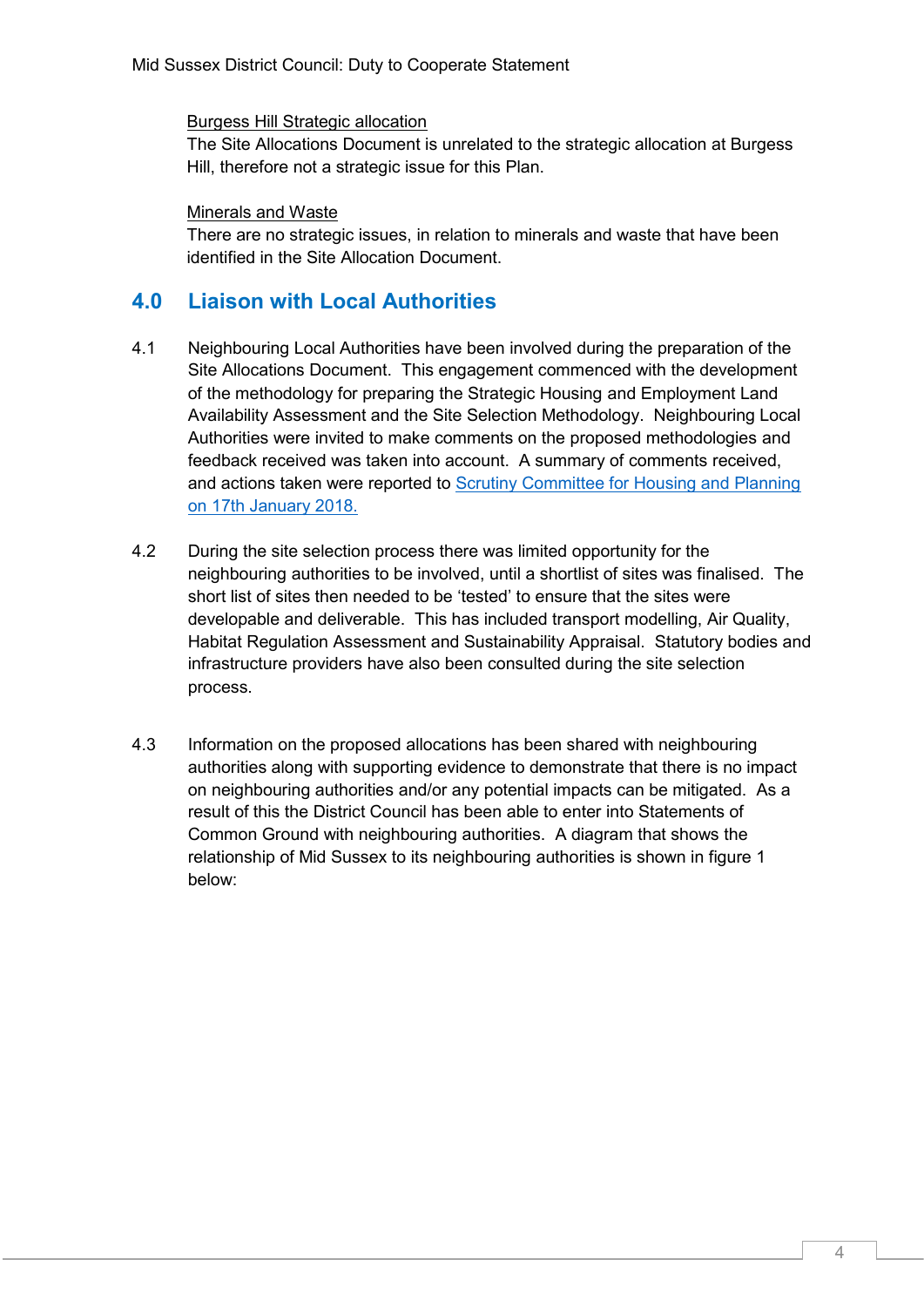Figure 1: Site Allocation Document and Neighbouring Authorities

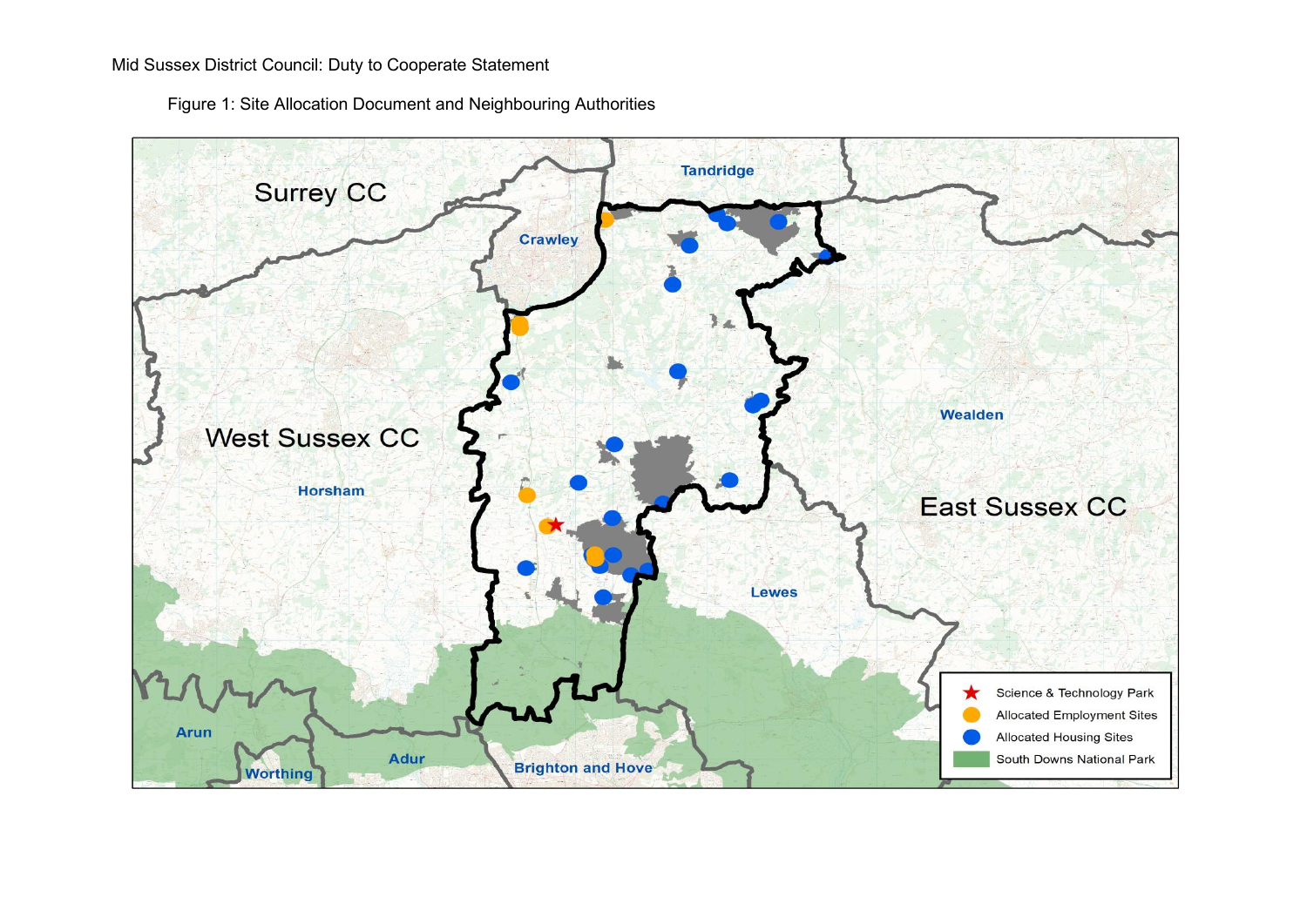4.4 The table below sets out of summary of the strategic topics that have been identified between Mid Sussex and neighbouring Local Authorities. The full statements are also available to view separately on the web site and will be updated if required.

| <b>Local Authority</b>                  | <b>Strategic Topic</b>      | <b>Matters</b>                                                                                                                                                                                                                                                                                 | Outcome                                                   |
|-----------------------------------------|-----------------------------|------------------------------------------------------------------------------------------------------------------------------------------------------------------------------------------------------------------------------------------------------------------------------------------------|-----------------------------------------------------------|
| Adur & Worthing Councils                | Housing provision           | Agreed that the DPD is seeking to allocate sufficient sites<br>to ensure the housing requirement is met in full<br>Agreed that the allocations do not raise any cross-<br>boundary issues                                                                                                      | <b>Signed Statement of Common</b><br>ground October 2019  |
|                                         | Employment provision        | Agreed that the allocations do not raise any cross-<br>boundary issues                                                                                                                                                                                                                         |                                                           |
|                                         | Transport                   | Agreed that the transport evidence is fit-for-purpose for the<br>purpose of preparing the DPD                                                                                                                                                                                                  |                                                           |
| <b>Arun District Council</b>            | Housing provision           | Agreed that the DPD is seeking to allocate sufficient sites<br>to ensure the housing requirement is met in full<br>Agreed that the allocations do not raise any cross-<br>boundary issues                                                                                                      | <b>Signed Statement of Common</b><br>ground March 2020    |
| <b>Brighton &amp; Hove City Council</b> | Housing provision           | Agreed that the DPD is seeking to allocate sufficient sites<br>to ensure the housing requirement is met in full<br>Agreed that the DPD does not seek to revisit the Spatial<br>Strategy set out in the District Plan<br>Agreed that the allocations do not raise any cross-<br>boundary issues | <b>Signed Statement of Common</b><br>ground February 2020 |
|                                         | <b>Employment provision</b> | Agreed that the location for the Science and Technology<br>Park will also support employment growth in the greater                                                                                                                                                                             |                                                           |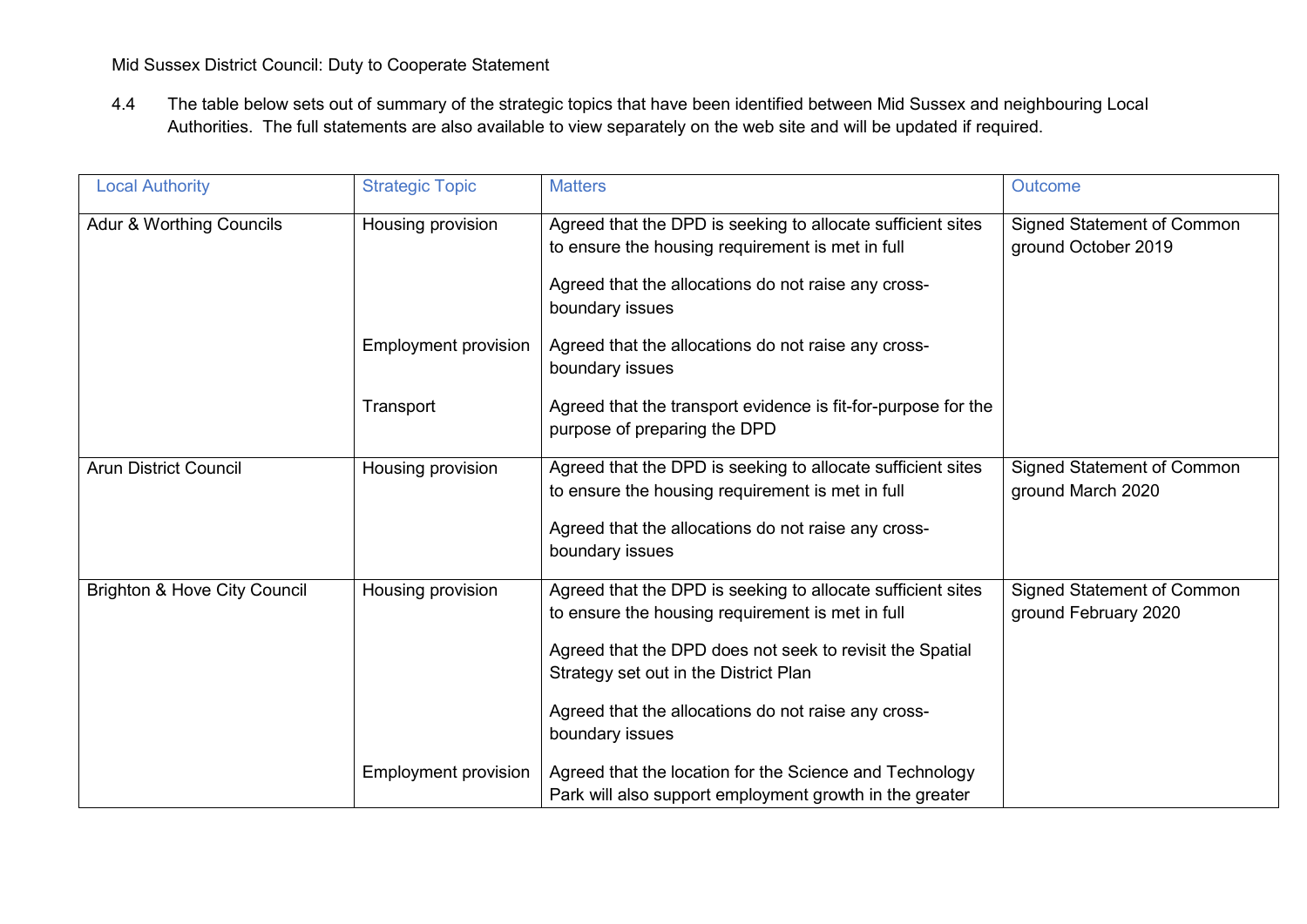|                                 |                                          | Brighton City Regional Area.                                                                                                                                       |                                                        |
|---------------------------------|------------------------------------------|--------------------------------------------------------------------------------------------------------------------------------------------------------------------|--------------------------------------------------------|
|                                 |                                          | Agreed that the allocations do not raise any adverse cross<br>boundary issues.                                                                                     |                                                        |
| <b>Lewes District Council</b>   | Housing provision                        | Agreed that the DPD is seeking to allocate sufficient sites<br>to ensure the housing requirement is met in full                                                    | <b>Signed Statement of Common</b><br>ground July 2020  |
|                                 |                                          | Agree to continue working together on any cross-boundary<br>issues arising from the DPD                                                                            |                                                        |
|                                 | Transport                                | Agree that a separate SOCG is prepared between MSDC,<br>LDC and ESCC to agree the transport implications of the<br>proposed site allocations within Lewes District |                                                        |
|                                 | <b>Habitats Regulation</b><br>Assessment | Both parties are signatories to the Ashdown Forest SAC<br>Statement of Common Ground in relation to air quality                                                    |                                                        |
|                                 |                                          | Both parties are signatories to Ashdown Forest SPA<br>Statement of Common Ground in relation to recreational<br>disturbance                                        |                                                        |
|                                 | <b>Other Planning issues</b>             | Agreed that other matters that may need to be considered<br>in future planning documents include climate change,<br>carbon reduction and renewable energy          |                                                        |
| <b>Horsham District Council</b> | Housing provision                        | Agreed that the DPD is seeking to allocate sufficient sites<br>to ensure the housing requirement is met in full                                                    | <b>Signed Statement of Common</b><br>ground April 2020 |
|                                 | <b>Employment provision</b>              | Agree that on the basis of current evidence, these<br>allocations are unlikely to raise any cross-boundary issues                                                  |                                                        |
|                                 |                                          | Agree that these allocations relate to need arising within                                                                                                         |                                                        |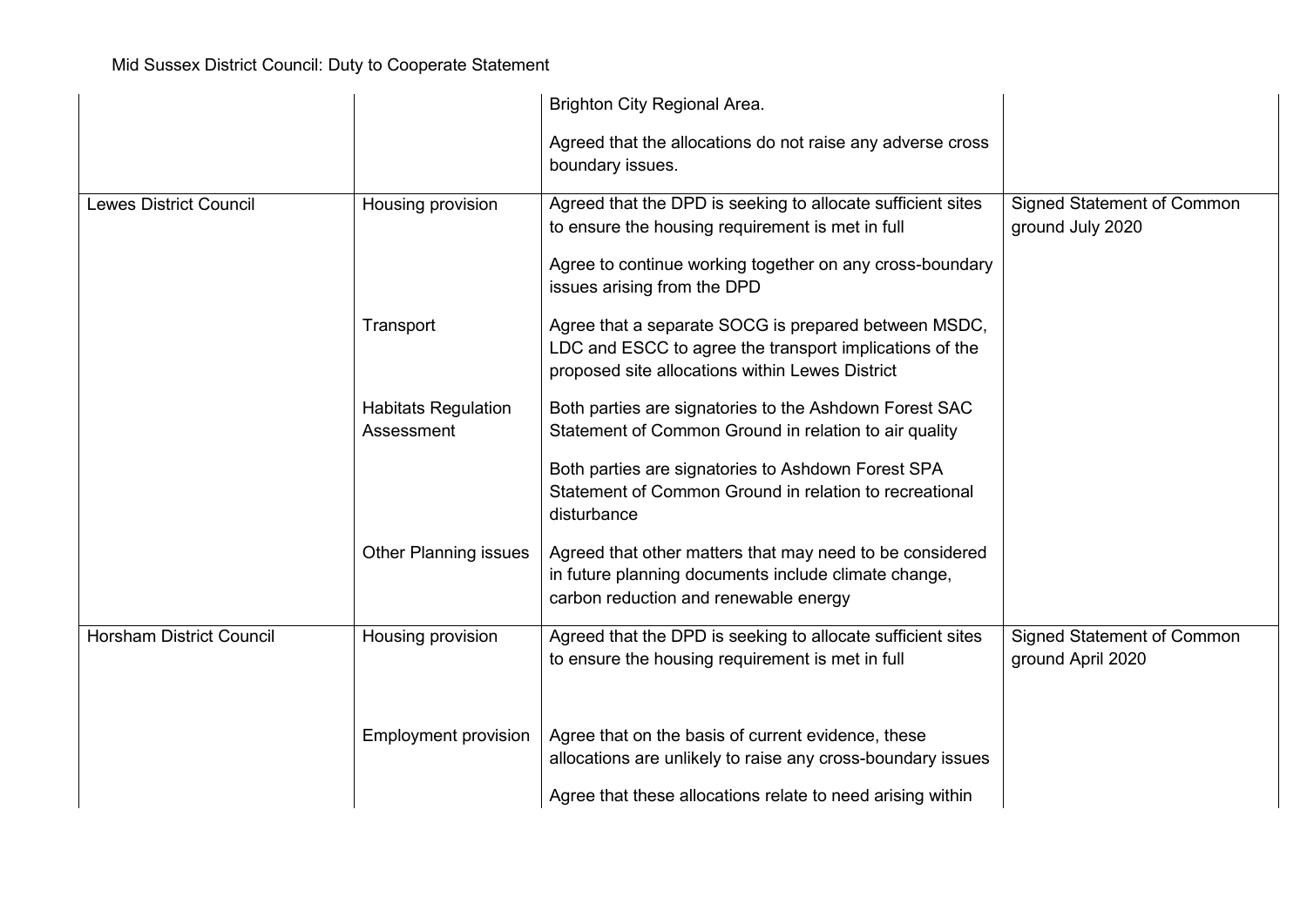|                                        | Transport                                                                                | Mid Sussex District and does not provided for Horsham<br>District's employment needs.<br>The parties will work towards agreeing a position that the<br>evidence is fit-for purpose for the purpose of preparing a<br>Site Allocations DPD.                                                                                                                                                 |                                                      |
|----------------------------------------|------------------------------------------------------------------------------------------|--------------------------------------------------------------------------------------------------------------------------------------------------------------------------------------------------------------------------------------------------------------------------------------------------------------------------------------------------------------------------------------------|------------------------------------------------------|
| <b>Crawley Borough Council</b>         | <b>Housing Provision</b>                                                                 | Agreed that the DPD is seeking to allocate sufficient sites<br>to ensure the housing requirement is met in full, including<br>meeting unmet needs of Crawley.                                                                                                                                                                                                                              | <b>Signed Statement of Common</b><br>ground May 2020 |
|                                        | <b>Employment Provision</b>                                                              | Agreed that these allocations offer an opportunity to make<br>a positive contribution to delivering economic<br>development.                                                                                                                                                                                                                                                               |                                                      |
|                                        | Transport                                                                                | The parties will work towards agreeing a position that the<br>evidence is fit-for purpose for the purpose of preparing a<br>Site Allocations DPD.                                                                                                                                                                                                                                          |                                                      |
| South Downs National Park<br>Authority | <b>Housing Provision</b>                                                                 | Agreed that the DPD is seeking to allocate sufficient sites<br>to ensure the housing requirement is met in full.<br>Agree that there are no substantial areas of disagreement<br>between the Parties relating to the emerging Site<br>Allocations DPD and to continue to work together<br>proactively on the areas of ongoing work discussed in this<br><b>Statement of Common Ground.</b> | Statement of Common ground<br>agreed July 2020       |
|                                        | <b>Proposed Site</b><br>allocations (SA 12<br>south 96 Folders Lane<br>and SA13 South of | In response to the Regulation 18 consultation of the Site<br>Allocations DPD, the South Downs National Park Authority<br>raised some specific matters regarding potential cross-<br>boundary impacts of proposed allocations SA12 and                                                                                                                                                      |                                                      |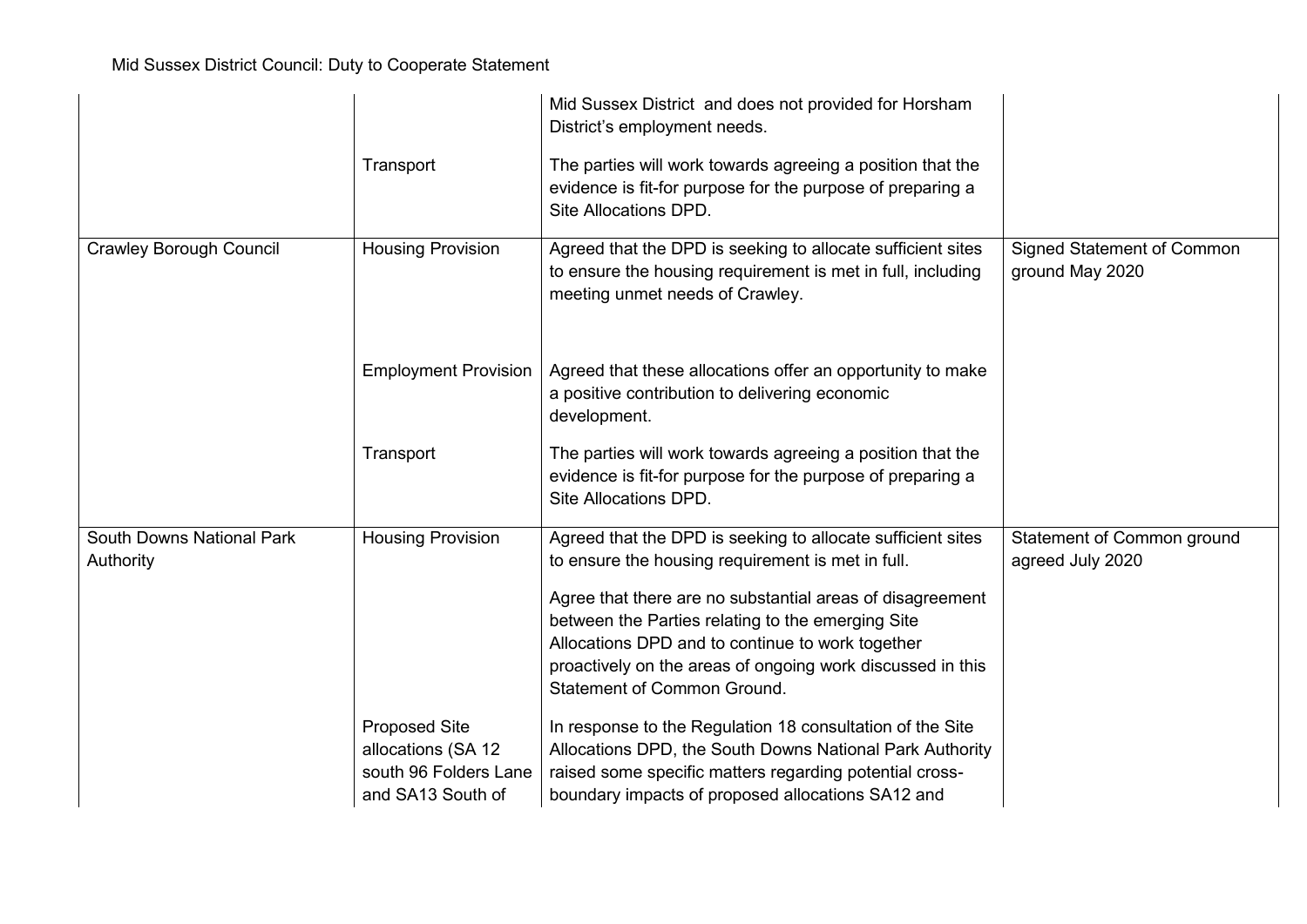|                                   | Folders Lane and<br>East of Keymer Road)          | SA13.<br>There has been dialogue between the two Parties to clarify<br>these concerns. The Parties agree that the sites are able<br>to accommodate some development, however based on<br>the evidence currently available, the South Downs<br>National Park Authority, with regard to SA13, has some<br>remaining concern about whether the figure proposed (300<br>dwellings) can be accommodated in a way which is<br>sensitive to the role of this area as part of the rural<br>transition from Burgess Hill to the South Downs National<br>Park which includes many characteristic elements of the<br>Wealden landscape. |                                                       |
|-----------------------------------|---------------------------------------------------|------------------------------------------------------------------------------------------------------------------------------------------------------------------------------------------------------------------------------------------------------------------------------------------------------------------------------------------------------------------------------------------------------------------------------------------------------------------------------------------------------------------------------------------------------------------------------------------------------------------------------|-------------------------------------------------------|
|                                   | <b>Ashdown Forest SPA</b><br>and SAC<br>Transport | Both Parties are active members s of the Ashdown Forest<br>SAC Working Group. A separate Statement of Common<br>Ground was prepared by the group and both Parties are<br>signatories of the Ashdown Forest Statement of Common<br>Ground that was published in April 2018. The Ashdown<br>Forest SAC Working Group is ongoing and both Parties<br>continue to work together alongside the other partners of<br>the group<br>The Parties agree that the evidence is fit-for-purpose for                                                                                                                                       |                                                       |
|                                   |                                                   | the purpose of preparing a Site Allocations DPD.                                                                                                                                                                                                                                                                                                                                                                                                                                                                                                                                                                             |                                                       |
| <b>Tandridge District Council</b> | Strategic Highway<br>matters                      | Agree that transport schemes identified in Site DPD policy<br>SA35 (Copthorne Hotel Junction and A22 corridor<br>junctions) are required at these locations and continue to<br>work together along with West Sussex CC and Surrey CC<br>to progress detailed feasibility work and to assist in<br>bringing forward scheme at these locations                                                                                                                                                                                                                                                                                 | <b>Signed Statement of Common</b><br>ground July 2020 |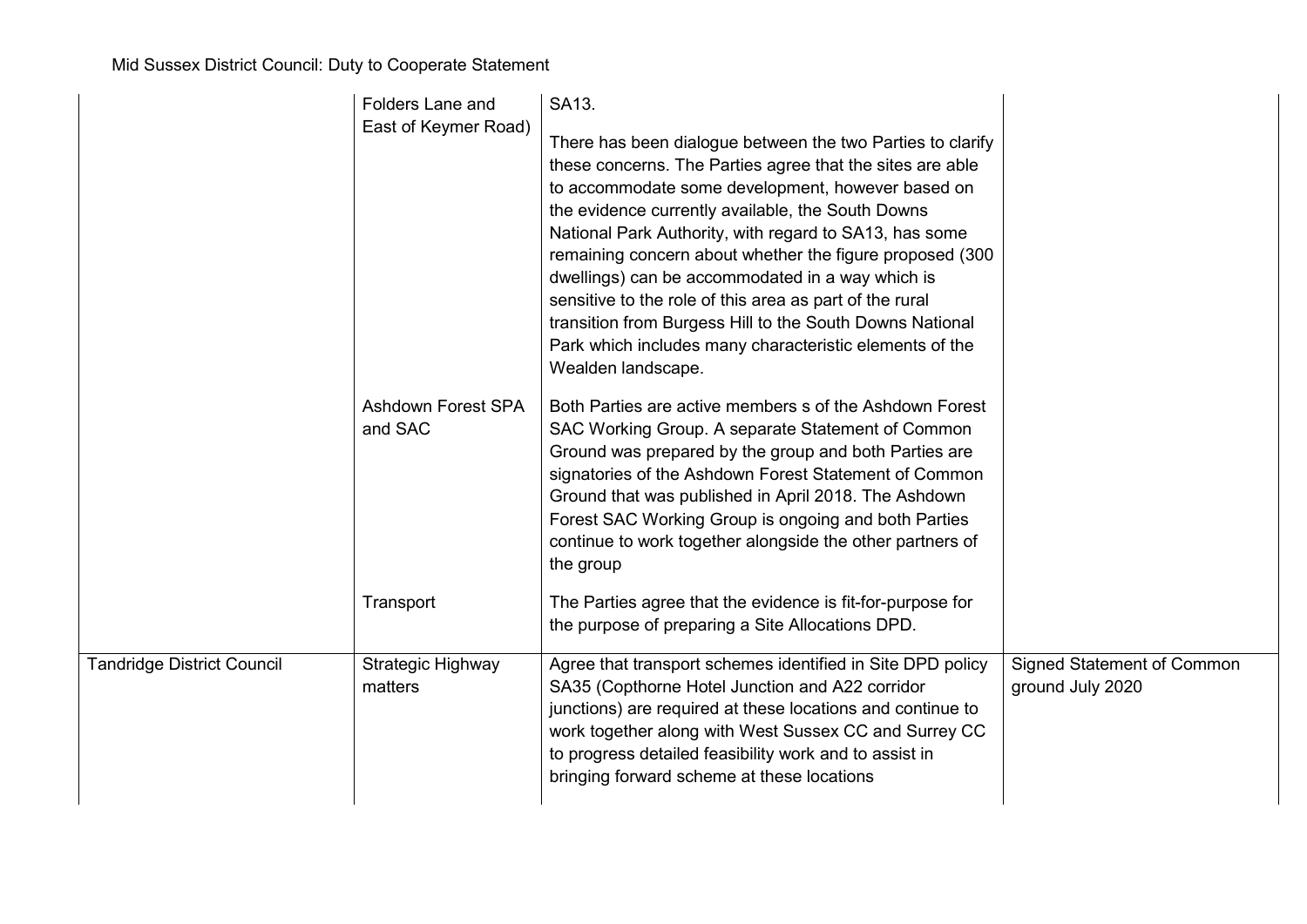|                                   | Proposed Ste<br>Allocations                       | Two site allocations SA19 and SA20 are in proximity to<br>Tandridge. Both sites will make financial contributions to<br>assist with delivering the strategic highway improvements<br>and other infrastructure. Tandridge District Council<br>supports this approach and the parties agree to continuing<br>to work together on such matters so far as there are cross-<br>boundary implications. |                                                      |
|-----------------------------------|---------------------------------------------------|--------------------------------------------------------------------------------------------------------------------------------------------------------------------------------------------------------------------------------------------------------------------------------------------------------------------------------------------------------------------------------------------------|------------------------------------------------------|
|                                   | Suitable Alternative<br><b>Natural Greenspace</b> | Agree to continue to engage positively on an ongoing<br>basis to ensure the proposed SANG provision at SA20 is<br>appropriately defined and designed and makes best use of<br>opportunity for strategic provision if this is shown to be<br>appropriate.                                                                                                                                         |                                                      |
| <b>West Sussex County Council</b> | Strategic Highway<br>matters                      | Agree that transport schemes (identified in SA35) are<br>required at these locations and commit to continue to work<br>together, along with Surrey CC and Tandridge District<br>Council where appropriate to progress detailed feasibility<br>work to assist in bringing forward schemes at these<br>locations.                                                                                  | <b>Signed Statement of Common</b><br>ground May 2020 |
|                                   | <b>Sustainable Transport</b><br><b>Matters</b>    | Agree that highway infrastructure mitigation will only be<br>considered once all relevant sustainable travel<br>interventions (for the relevant corridor) have been fully<br>explored and have been taken into account in terms of<br>their level of mitigation.                                                                                                                                 |                                                      |
|                                   | Other transport<br><b>Matters</b>                 | Agree that these policies (SA36 and SA37) are appropriate<br>and commit to continue to work together, and with other<br>partners, where appropriate.                                                                                                                                                                                                                                             |                                                      |
|                                   | <b>Transport Evidence</b>                         | Agreed that the transport evidence is fit-for-purpose for the                                                                                                                                                                                                                                                                                                                                    |                                                      |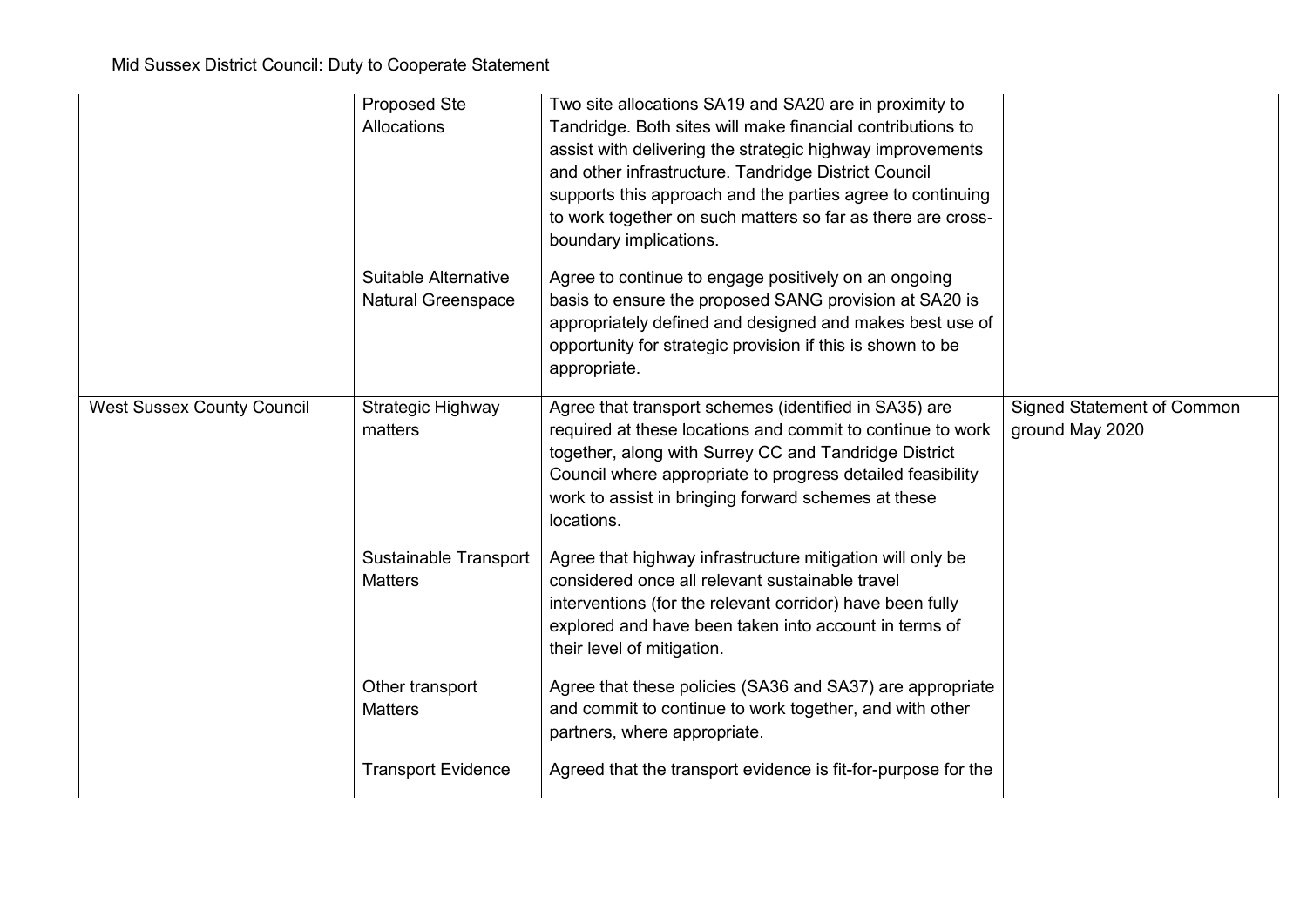|                              |                                                 | purpose of preparing the DPD                                                                                                                                                                                                                                                                                                                                                                   |                                                       |
|------------------------------|-------------------------------------------------|------------------------------------------------------------------------------------------------------------------------------------------------------------------------------------------------------------------------------------------------------------------------------------------------------------------------------------------------------------------------------------------------|-------------------------------------------------------|
|                              | <b>Proposed Site</b><br>Allocations             | Agree these allocations represent an appropriate strategy,<br>and in particular, that the policy wording that overlaps with<br>county responsibilities reflect ongoing engagement<br>between the parties. This does not preclude the parties for<br>continuing to work together and refining the policy wording<br>up to submission of the Publication version of the plan.                    |                                                       |
|                              | Education                                       | With regards to SA20 West Sussex confirms its support for<br>the proposed expansion of Imberhorne Upper School<br>created by the re-location of and amalgamation with Lower<br>School (subject to viability testing).                                                                                                                                                                          |                                                       |
| <b>Surrey County Council</b> | Strategic Highway<br><b>Matters</b>             | Agree and recommend that detailed modelling of the<br>A22/A264 corridor is undertaken to accurately assess the<br>impacts of any junction improvement works and to<br>determine that extent of additional improvements required<br>and to identify the most appropriate solution.                                                                                                              | <b>Signed Statement of Common</b><br>ground June 2020 |
|                              | <b>Proposed Site</b><br>Allocations             | Two site allocations SA19 and SA20 are in proximity to the<br>Surrey County Council. Agreed that the parties will work<br>towards agreeing these allocations do not rise any cross-<br>boundary issues and offer an opportunity to make a<br>positive contribution to delivering strategic infrastructure.<br>This may be confirmed by way of an update to this<br>Statement at a later stage. |                                                       |
|                              | SA19: Land south of<br><b>Crawley Down Road</b> | Surrey County Council does not raise any objection to the<br>highway access to this site which crosses administrative<br>boundaries.                                                                                                                                                                                                                                                           |                                                       |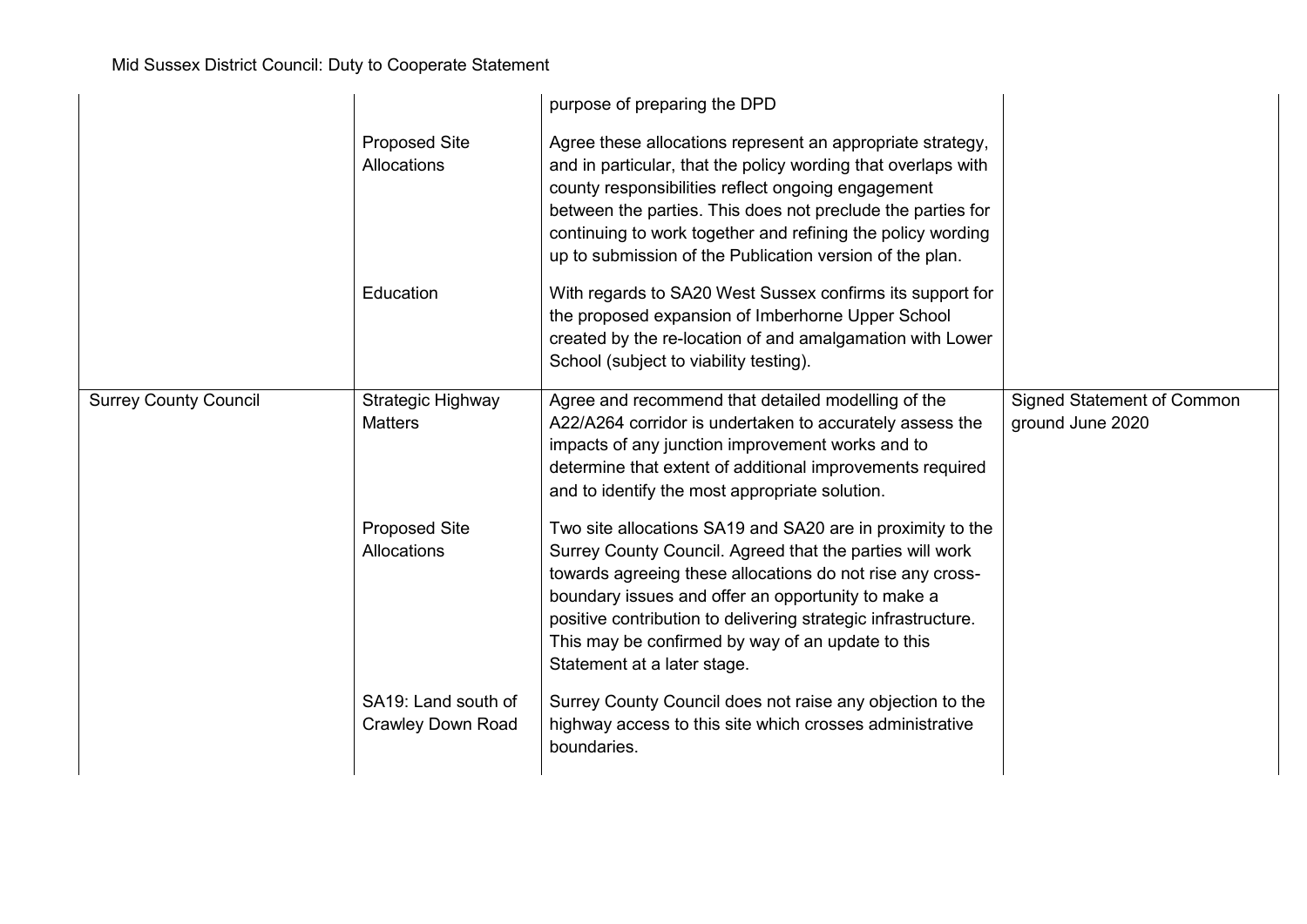|                                   | SA20: Imberhorne | Parties will work towards agreeing these allocations do not<br>raise any cross-boundary issues in relation to the<br>proposed expansion of Imberhorne School, provision of<br>land and financial contribution towards primary school and<br>pre-school on site.<br>No objection to provision GP on site or financial<br>contribution. |  |
|-----------------------------------|------------------|---------------------------------------------------------------------------------------------------------------------------------------------------------------------------------------------------------------------------------------------------------------------------------------------------------------------------------------|--|
|                                   | Other            | Agree that there are no areas of disagreement between<br>the parties relating to the emerging Sites DPD and to<br>continue to work together on the area of ongoing work<br>discussed in the SOCG.                                                                                                                                     |  |
| <b>East Sussex County Council</b> | Transport        | Liaison with East Sussex is ongoing regarding cross<br>boundary transport matters. East Sussex are seeking<br>further clarification regarding traffic movements generated<br>by the site allocations.                                                                                                                                 |  |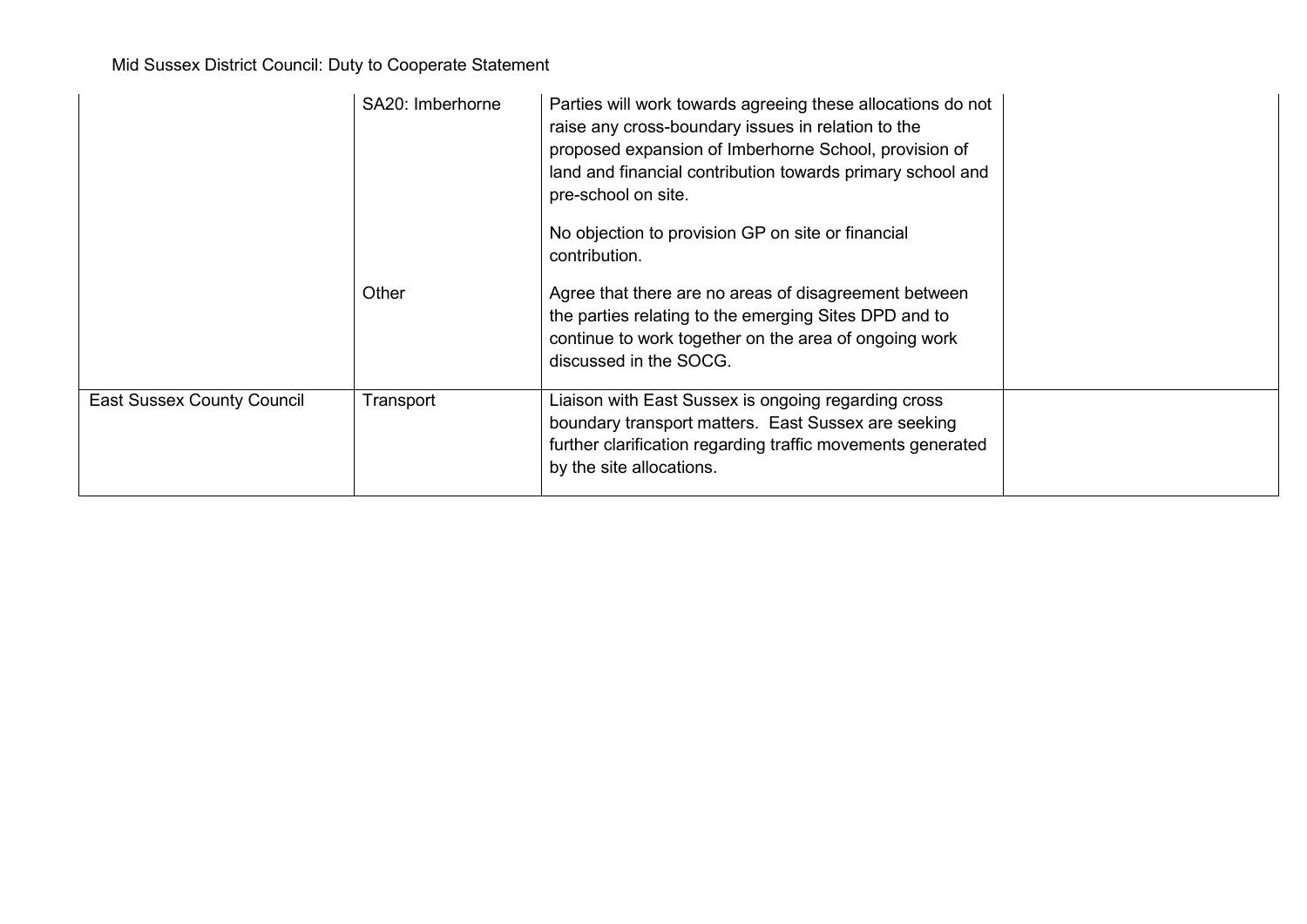## **5.0 Statements of Common Ground with public bodies**

5.1 The Council has engaged with public bodies during the preparation of the Site Allocations Document to ensure that sites are supported by appropriate infrastructure. As a result of this the District Council has been able to enter into Statements of Common Ground or Position Statements. The table below sets out further details regarding the strategic matters that have been addressed. The full statements are also available to view separately on the web site and will be updated if required.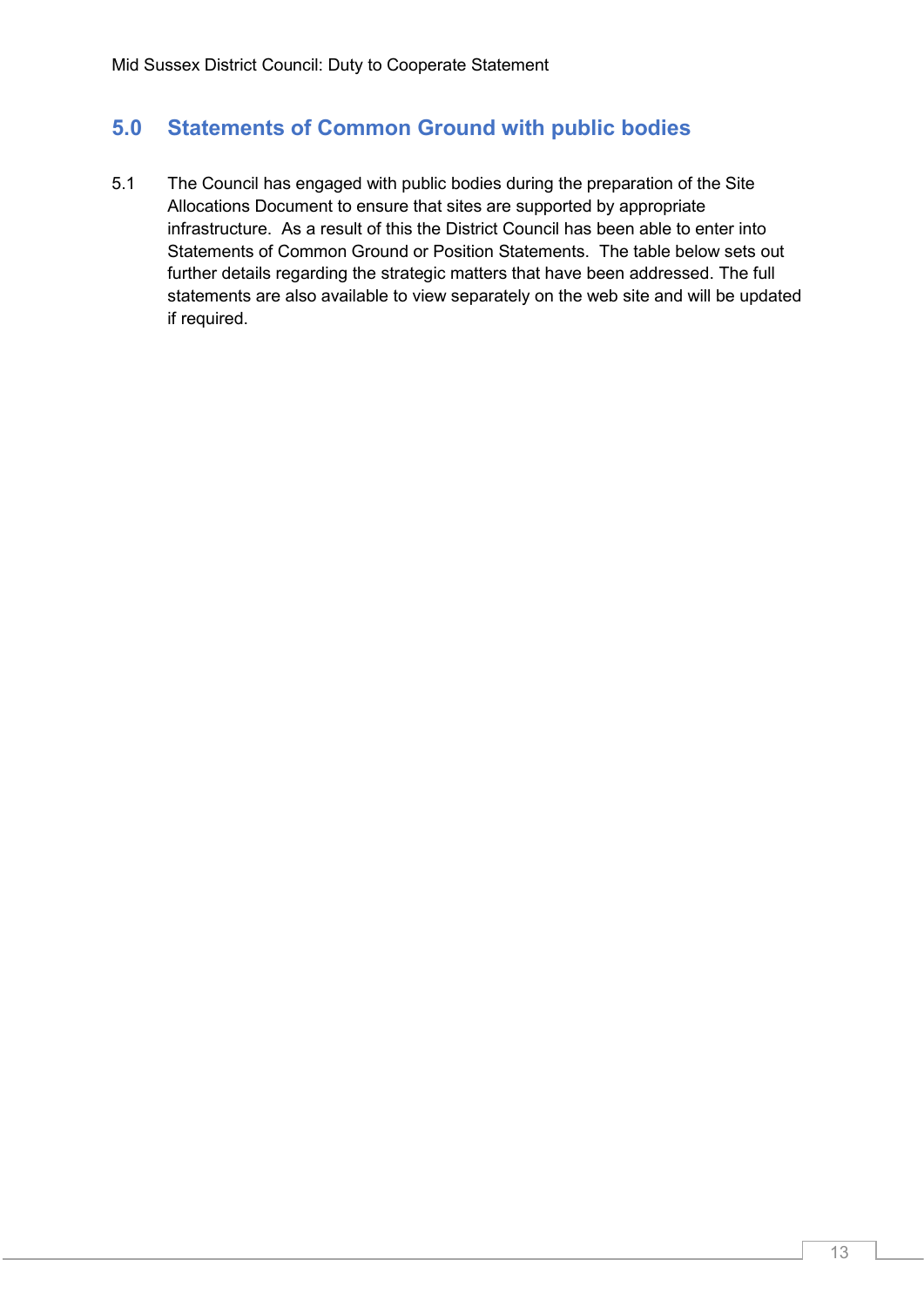| <b>Public Body</b>        | <b>Strategic Topic</b>                                                               | <b>Matters</b>                                                                                                                                                                                                                                                                                     | <b>Outcome</b>                                              |
|---------------------------|--------------------------------------------------------------------------------------|----------------------------------------------------------------------------------------------------------------------------------------------------------------------------------------------------------------------------------------------------------------------------------------------------|-------------------------------------------------------------|
| <b>Environment Agency</b> | <b>Proposed Site</b><br>Allocations<br>Sites partially within<br>Flood zones 2 and 3 | Agreed these allocations represent an appropriate<br>strategy, and in particular, that the Environment Agency's<br>responsibilities and reflect ongoing engagement between<br>the parties.<br>A Sequential Floodrisk Test has been undertaken in<br>accordance with the Environment Agency advice. | <b>Signed Statement of Common</b><br>ground February 2020   |
| <b>Highways England</b>   | Transport                                                                            | Liaison between Highways England and West Sussex<br>County Council and this Council is continuing. This is in<br>relation to the impact of the Science and Technology Park<br>on the Strategic Road network (A23).                                                                                 | Discussion on going                                         |
| <b>Natural England</b>    | <b>Proposed Site</b><br>Allocations                                                  | Agreed these allocations represent an appropriate<br>strategy, and in particular, that the policy wording overlaps<br>with Natural England's responsibilities and reflects ongoing<br>engagement between the parties.                                                                              | Statement of Common ground<br>agreed but awaiting signature |
|                           | <b>Ashdown Forest SPA</b><br>and SAC                                                 | Both parties are signatories to the Ashdown Forest SAC<br>Statement of Common Ground in relation to air quality<br>Both parties are signatories to Ashdown Forest SPA<br>Statement of Common Ground in relation to recreational<br>disturbance                                                     |                                                             |
|                           | <b>High Weald AONB</b>                                                               | Whilst Natural England recognises that, under the NPPF,<br>whether a proposal is 'major development' is a matter for<br>the local authority as decision maker, it welcomes the<br>consultation by Mid Sussex District Council on this matter                                                       |                                                             |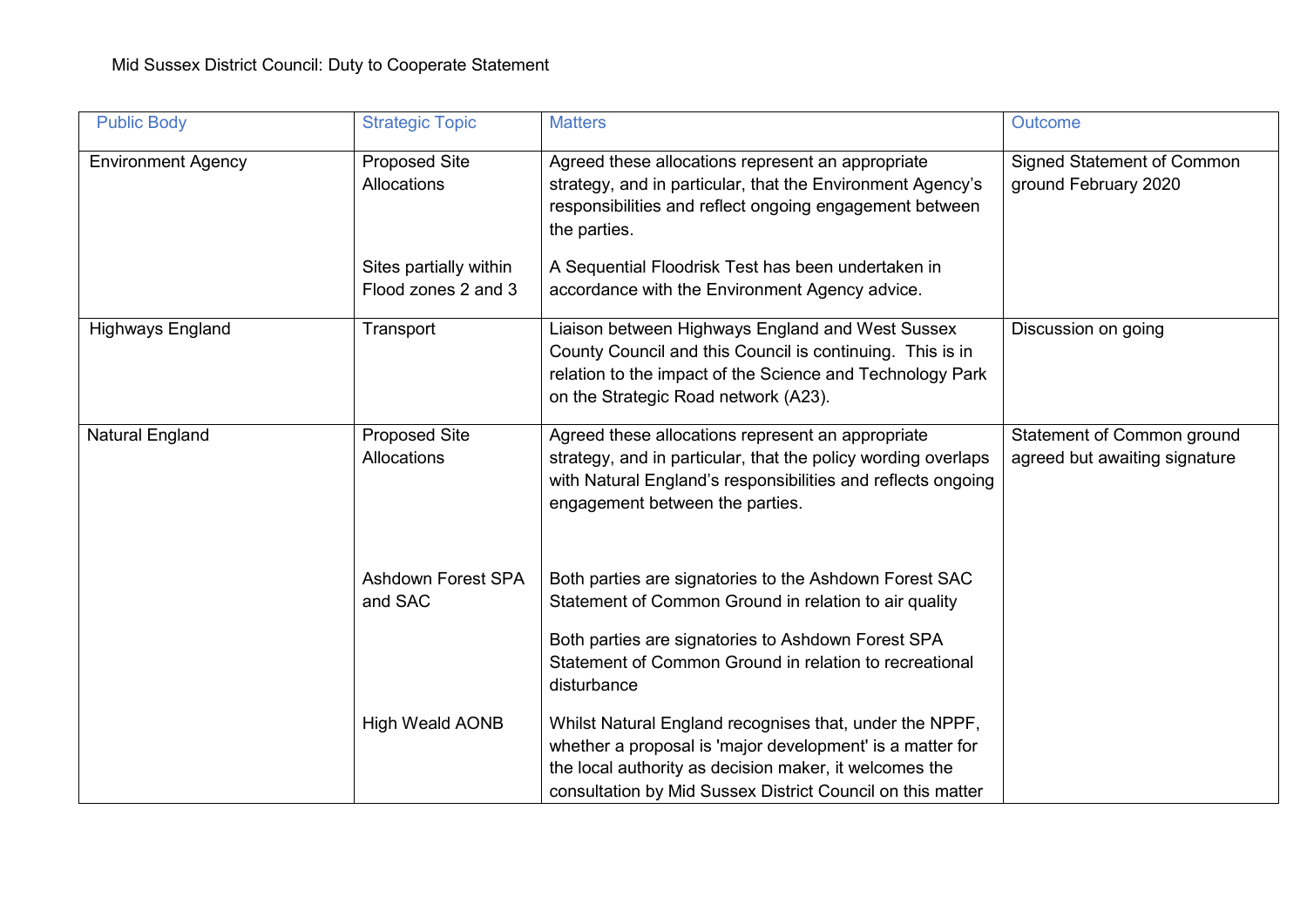|                               |                                     | and agrees with the methodology and assessment of the<br>site allocations in the 'Major Development in the High<br>Weald AONB Topic Paper'.                                                                                                     |                                                                                                                                                |
|-------------------------------|-------------------------------------|-------------------------------------------------------------------------------------------------------------------------------------------------------------------------------------------------------------------------------------------------|------------------------------------------------------------------------------------------------------------------------------------------------|
| <b>Historic England</b>       |                                     | Response at Regulation 18 indicated some site should<br>undertake a Heritage Impact Assessment (HIA). The<br>Council has encouraged sites referred to do so if hadn't<br>done so already and the policy requirement updated to<br>reflect this. | Initial contact with Historic<br>England advised that they would<br>not expect to agree a SOCG with<br>the LPA until the Examination<br>stage. |
|                               |                                     | The HIA received will be available to view for the Reg 19<br>consultation.                                                                                                                                                                      | 'Letter of Comfort' provided July<br>2020.                                                                                                     |
|                               |                                     | Discussion with HE and the local authority is ongoing<br>ahead of the Reg 19 consultation.                                                                                                                                                      |                                                                                                                                                |
| South East Water Ltd          | Quantum of<br>Development           | Agreed that sites DPD seeks to address the residual<br>needed to meet the housing requirement already identified<br>and established by the District Plan. On this basis, the<br>level of growth is within the headroom already considered.      | <b>Signed Statement of Common</b><br>ground October 2019                                                                                       |
|                               | <b>Proposed Site</b><br>Allocations | Agreed these allocations represent an appropriate<br>strategy, and in particular, that South East Water's<br>responsibilities reflect ongoing engagement between the<br>parties.                                                                |                                                                                                                                                |
|                               |                                     | Agreed that there are no areas of disagreement between<br>the parties relating to the emerging sites DPD.                                                                                                                                       |                                                                                                                                                |
| <b>Thames Water Utilities</b> | <b>Proposed Site</b><br>Allocations | Agreed that there are no areas of disagreement between<br>the parties relating to the emerging Sites DPD. Thames<br>Water require more detail on the development proposals to<br>comment further on the sewerage network and wastewater         | <b>Signed Statement of Common</b><br>ground October 2019                                                                                       |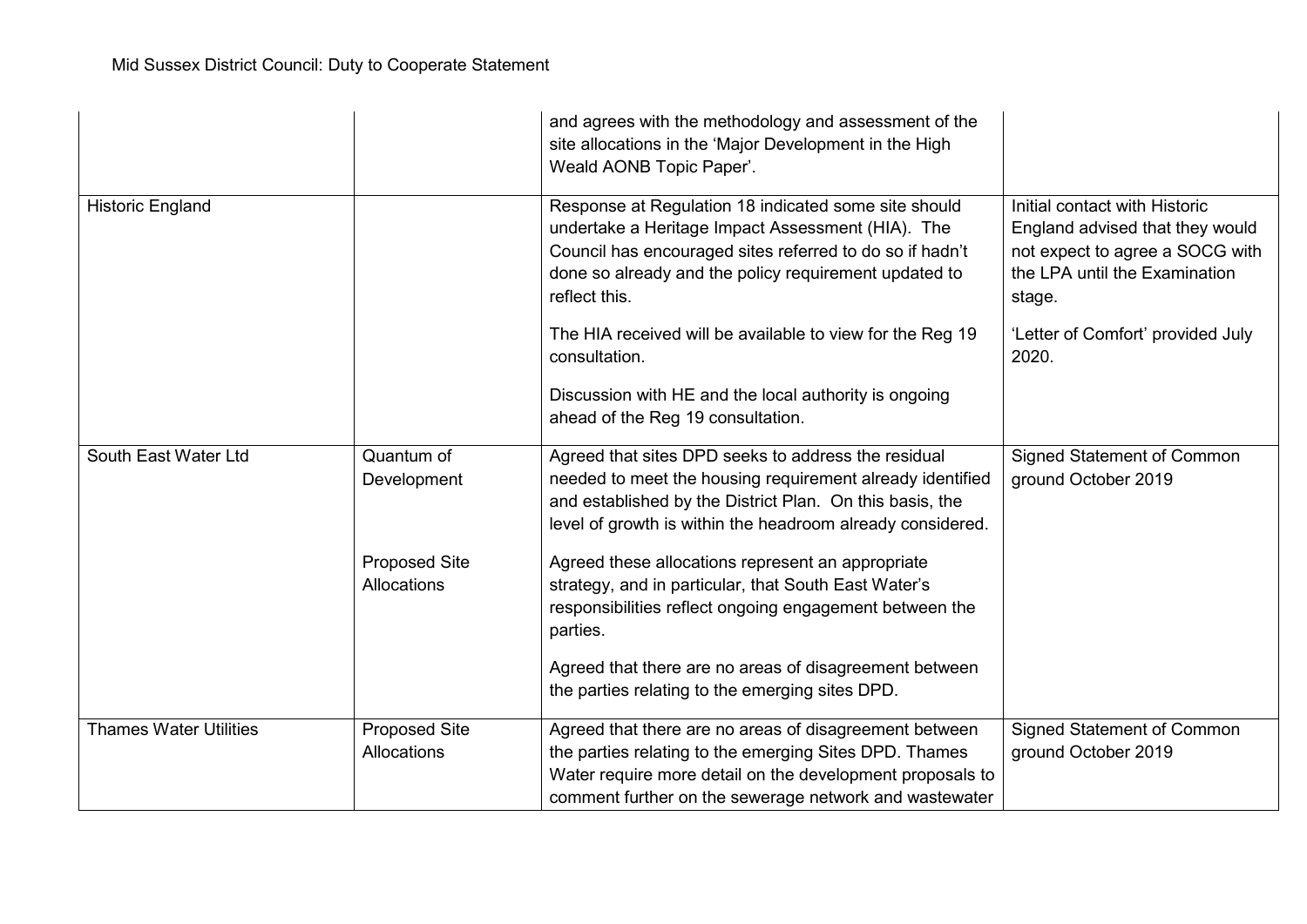|                                                           |                                            | treatment capacity.                                                                                                                                                                                                                                                                                                                                                                                                  |                                                                              |
|-----------------------------------------------------------|--------------------------------------------|----------------------------------------------------------------------------------------------------------------------------------------------------------------------------------------------------------------------------------------------------------------------------------------------------------------------------------------------------------------------------------------------------------------------|------------------------------------------------------------------------------|
| <b>West Sussex Clinical</b><br><b>Commissioning Group</b> | <b>Proposed Site</b><br><b>Allocations</b> | Agreed these allocations represent an appropriate<br>strategy, and in particular, that the policy wording that<br>overlaps with WSCCG responsibilities reflect ongoing<br>engagement between the parties.<br>Agreed that there are no areas of disagreement between<br>the parties relating to the emerging sites DPD.                                                                                               | <b>Signed Statement of Common</b><br>ground July 2020                        |
| High Weald AONB unit                                      |                                            | Whilst not a statutory body the officers have worked<br>closely with the AONB unit during the site selection<br>process and the methodology for the assessment of major<br>development in the AONB, alongside Natural England.<br>A 'position statement' is being sought with the AONB unit<br>to set out the liaison that has taken place                                                                           | On going                                                                     |
| Scotia Gas network                                        | <b>Proposed Site</b><br>Allocations        | Agreed these allocations represent an appropriate<br>strategy, and in particular, that the policy wording that<br>overlaps with Scotia Gas Network responsibilities reflect<br>ongoing engagement between the parties.<br>Agreed that there are no areas of disagreement between<br>the parties relating to the emerging sites DPD.                                                                                  | <b>Signed Statement of Common</b><br>ground September 2019                   |
| Southern Water                                            | <b>Proposed Site</b><br>Allocations        | Since it is not a public body, nor is it included within the<br>Town & Country Planning Regulations 2012 as a<br>prescribed body under Section 4(1) Duty to Cooperate.<br>Other mechanisms are in place to ensure that water<br>companies deliver the infrastructure required to cater for<br>growth, across all water and/or wastewater catchments,<br>whilst maintaining prescribed standards of protection of the | Email response October 2019<br>confirms position not to enter<br><b>SOCG</b> |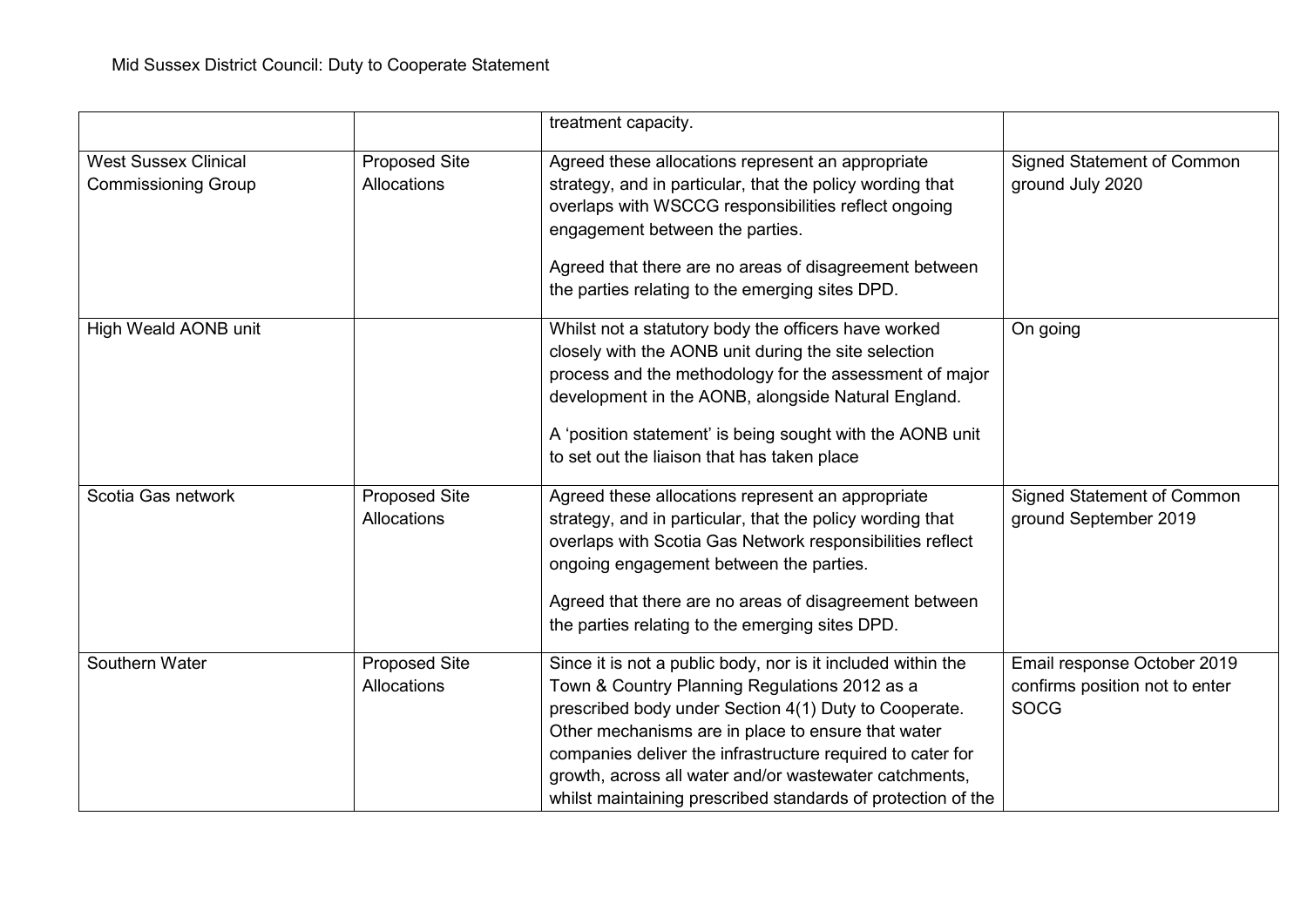|                   |                                            | environment.                                                                                                                                                                                                                                                                                                                        |                                                |
|-------------------|--------------------------------------------|-------------------------------------------------------------------------------------------------------------------------------------------------------------------------------------------------------------------------------------------------------------------------------------------------------------------------------------|------------------------------------------------|
| UK Power Networks | <b>Proposed Site</b><br><b>Allocations</b> | Agreed these allocations represent an appropriate<br>strategy, and in particular, that the policy wording that<br>overlaps with UK Power Networks responsibilities reflects<br>ongoing engagement between the parties.<br>Agreed that there are no areas of disagreement between<br>the parties relating to the emerging sites DPD. | Signed Statement of Common<br>ground July 2020 |